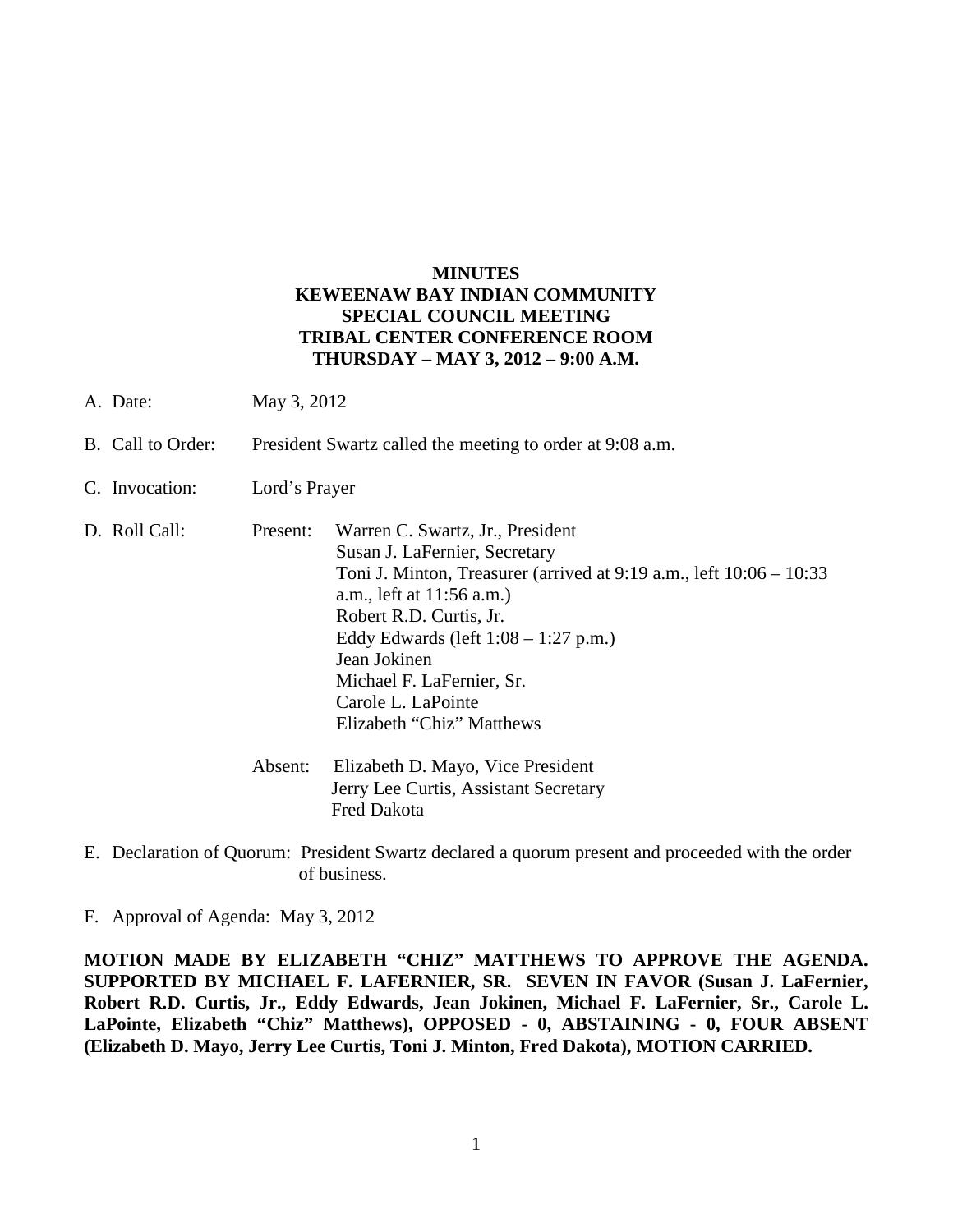G. Approval of Meeting Minutes:

1. July 9, 2011

**MOTION MADE BY EDDY EDWARDS TO APPROVE THE JULY 9, 2011 MEETING MINUTES. SUPPORTED BY MICHAEL F. LAFERNIER, SR. FOUR IN FAVOR (Susan J. LaFernier, Eddy Edwards, Michael F. LaFernier, Sr., Elizabeth "Chiz" Matthews), OPPOSED - 0, THREE ABSTAINING (Robert R.D. Curtis, Jr., Jean Jokinen, Carole L. LaPointe), FOUR ABSENT (Elizabeth D. Mayo, Jerry Lee Curtis, Toni J. Minton, Fred Dakota), MOTION CARRIED.** 

2. July 14, 2011

**Toni Minton arrived at 9:19 a.m.** 

**MOTION MADE BY EDDY EDWARDS TO APPROVE THE JULY 14, 2011 MEETING MINUTES. SUPPORTED BY ELIZABETH "CHIZ" MATTHEWS. FOUR IN FAVOR (Susan J. LaFernier, Eddy Edwards, Michael F. LaFernier, Sr., Elizabeth "Chiz" Matthews), OPPOSED - 0, FOUR ABSTAINING (Toni J. Minton, Robert R.D. Curtis, Jr., Jean Jokinen, Carole L. LaPointe), THREE ABSENT (Elizabeth D. Mayo, Jerry Lee Curtis, Fred Dakota), MOTION CARRIED.** 

- H. Old Business:
	- 1. Proposed Ojibwa Casinos Employment Manual Review Barb Mayo/David Haataja/Jim Nardi Present

**Break: 10:06 – 10:16 a.m.** 

**Toni Minton returned from break at 10:33 a.m.** 

## **Lunch: 11:56 a.m. – 1:08 p.m. – Toni Minton left the meeting**

## **Eddy Edwards returned from lunch at 1:27 p.m.**

The next review of the Casino Manual is May 31, 2012.

- I. New Business:
	- 1. Susan LaFernier, Secretary Schedule Government Employee Appeal of Termination Case #007-12 – May 10, 2012 at 11:00 a.m.
	- 2. David Haataja, Casinos General Manager/Dale Shalifoe, Baraga Casino Assistant General Manager – Restaurant Lease Options from (4) interested parties who were interviewed by David, Dale, and Jim Nardi